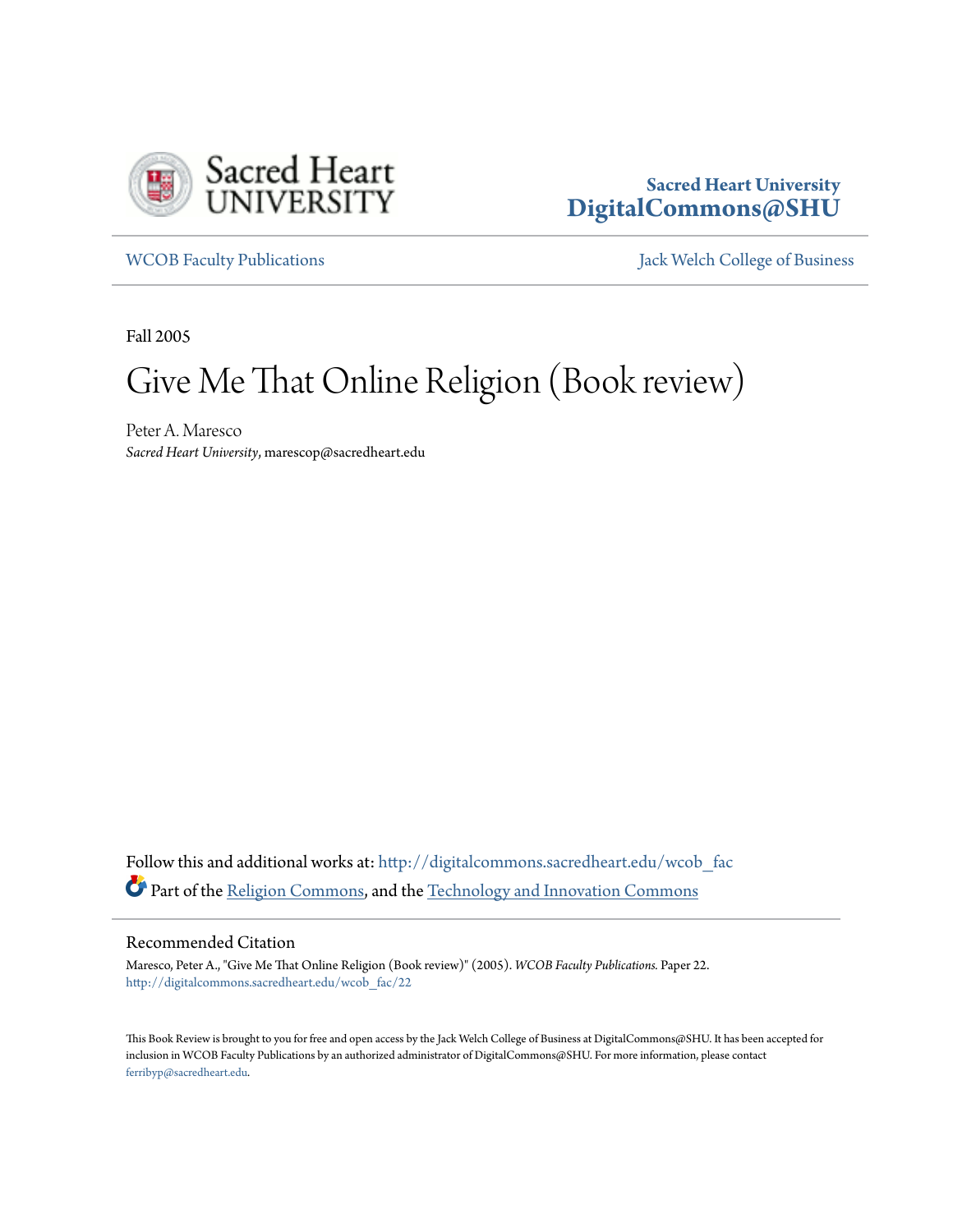Title:Give Me That Online Religion Source:*Journal of Religion and Popular Culture.* 11 (Fall 2005): Document Type:Book review **Full Text:** COPYRIGHT 2005 University of Toronto Press http://www.usask.ca/relst/jrpc/ Full Text:

Brasher, Brenda E. San Francisco: Jossey-Bass, 2001. 194 pp., \$24.95 (USD). ISBN: 0-7879- 4579-X.

[1] As a marketing professor with an interest in religion in general and with on-line religious delivery systems in particular, I looked forward to writing a review of Brasher's Give Me That Online Religion. Based on my interests and the title of the book, I had expected that what I would be reading would be a book dealing with how religious institutions, including those within various Protestant denominations in particular who regularly use the internet as a proselytizing tool, are using the internet and advancements in streaming video to enhance the manner in which today's evangelists reach their congregations. These presuppositions were based solely on my particular interpretation of the title. What I encountered, however, was a book that was almost a primer on the philosophy of Internet use in the context of religion and cyberspace regardless of one's faith. This was not all bad.

[2] In the eight chapters comprising the book, Brasher covers a wide range of topics dealing with the growth and movement of electronic religion, but not in the way one might think. In the broadest sense. the chapters deal not with any one religious movement in particular, as I had initially hoped, but with the entire scope of online religion-where it has been, where it is going, and its impact on religion in general. Brasher discusses a wide variety of issues, including religion in cyberspace, (cyber)space and sacred time, virtual pilgrimages, and (for the more philosophy-minded) virtual prophets, existential doubt, and whether or not cyborgs have souls. She states her intentions early, writing, "The temple itself is gone. The heavy smell of flower and fruit offerings has vanished. In sum, the transition from temple to screen, a radical alteration of the sense stimulation integral to Hindu worship has silently taken place. Consequently, the religious experience itself has been altered" (4). This is representative of the direction the book then takes, directing the reader along a journey through religious cyberspace.

[3] Brasher's chapter introductions provide the reader with a clear sense of the breadth of the volume. One chapter discusses what a profoundly different experience it is to interact via computer with an online Hindu temple ("A Revolution in the Making"). Another explores how religionists are seeking ways to apply universal values such as good and evil to virtual space ("Cyber-Virtue and Cyber-Vice"). A third examines the first (now-seemingly prophetic) nonmilitary use of electronically linked computers for an impassioned discussion between Star Trek fans ("Virtual Shrines and the Cult of Celebrity").

[4] Overall, Brenda Brasher has put together a highly readable book that takes the reader through various dimensions of the online religion phenomenon. Different readers will experience this work in different ways; nonetheless, after reading it they will have difficulty not identifying Brasher with the many influences the Internet has had on our lives, on our ways of thinking, and